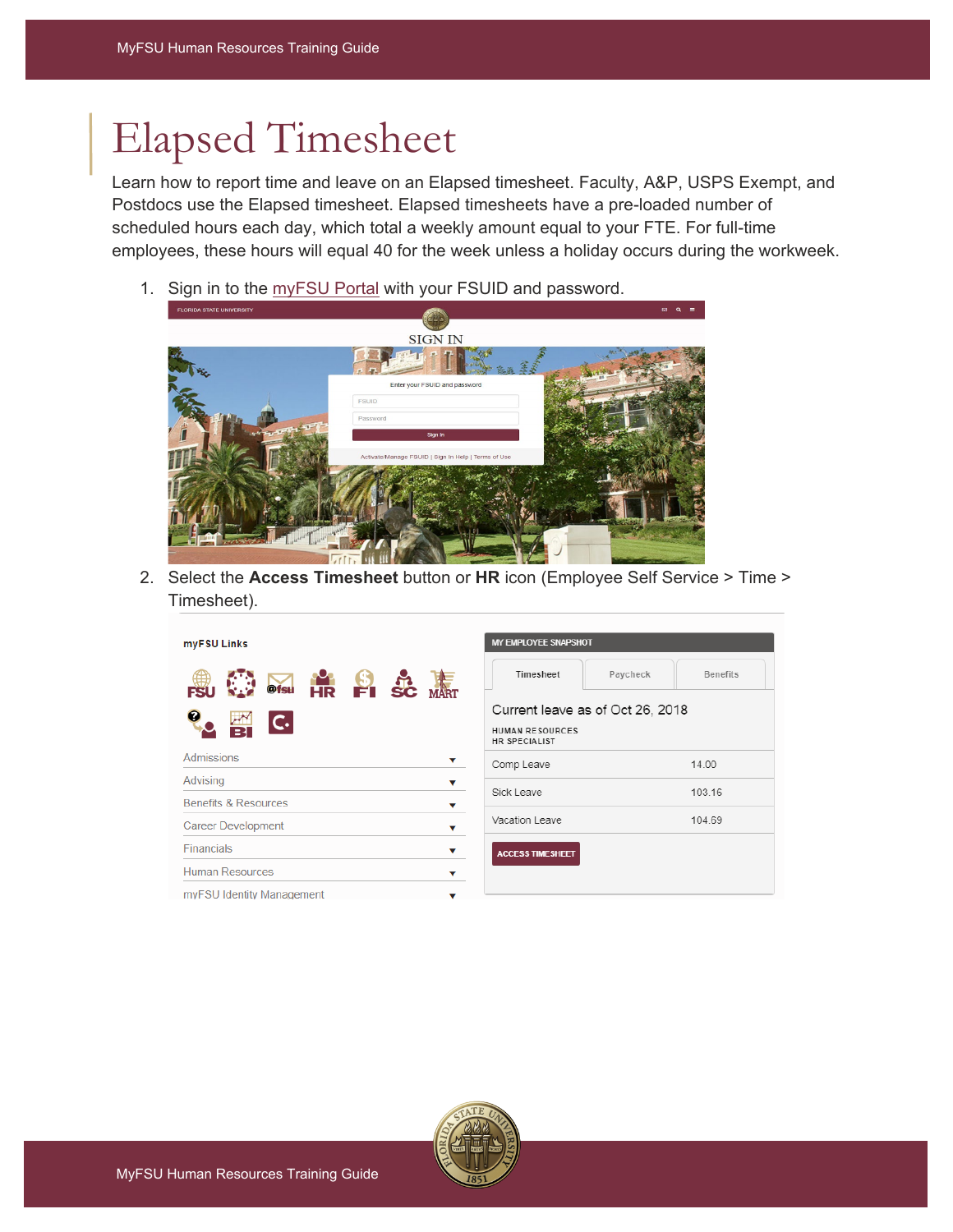## Elapsed Timesheet Overview

| <b>Job Title</b><br>18 March - 24 March 2022<br>Weekly<br>Scheduled 40.00 Reported 40 Hours<br>Submit<br><b>View Legend</b>                                                                                            |                                                                                                               |                             |                             |                           |                           |                           |                           |                               |  |
|------------------------------------------------------------------------------------------------------------------------------------------------------------------------------------------------------------------------|---------------------------------------------------------------------------------------------------------------|-----------------------------|-----------------------------|---------------------------|---------------------------|---------------------------|---------------------------|-------------------------------|--|
| *Time Reporting Code / Time Details                                                                                                                                                                                    | 18-Friday                                                                                                     | 19-Saturday                 | 20-Sunday                   | 21-Monday                 | 22-Tuesday                | 23-Wednesday              | 24-Thursday               |                               |  |
|                                                                                                                                                                                                                        | Scheduled 8<br>Reported 8                                                                                     | Scheduled OFF<br>Reported 0 | Scheduled OFF<br>Reported 0 | Scheduled 8<br>Reported 8 | Scheduled 8<br>Reported 8 | Scheduled 8<br>Reported 8 | Scheduled 8<br>Reported 8 |                               |  |
| ŧ.<br>$\checkmark$                                                                                                                                                                                                     | 8.00                                                                                                          |                             |                             | 8.00                      | 8.00                      | 8.00                      | 8.00                      | $\overline{\phantom{0}}$<br>÷ |  |
| <b>Comments</b>                                                                                                                                                                                                        | С                                                                                                             | $\circlearrowright$         |                             | $\circlearrowright$       | $\circlearrowright$       | $\circ$                   | Q                         |                               |  |
| <b>Sick</b><br><b>Vacation</b><br>Plan Type Sick<br>Plan Type Vacation<br>Recorded Balance 184.60<br>Recorded Balance 194.77<br>Minimum Allowed 0<br>Minimum Allowed 0<br>Maximum Allowed 1000<br>Maximum Allowed 1000 | <b>Sick Pool</b><br>Plan Type Sick Pool<br>Recorded Balance 0.00<br>Minimum Allowed 0<br>Maximum Allowed 1000 |                             |                             |                           |                           |                           |                           |                               |  |

*Key Features to Note:*

- Do not manipulate Date fields. Always use **Back Arrow** and **Forward Arrow** to move between the workweek of Friday-Thursday.
- Never leave a scheduled day blank on the timesheet unless it is a Holiday. The Elapsed timesheet has a pre-loaded schedule so if you altered your work schedule and did not work on a scheduled day, a 0 (zero) must be placed on the timesheet.
- The comment field should be used for any comments. Once saved, comments cannot be removed and are public record.
- Plus "+" and minus "-" buttons to the far right allow you to add and delete rows.
- Always hit **Submit** to save your entries before leaving the page.
- 1. To add a leave event, click the plus "+" sign on the far right to add a row.

| View Legend                         |                           |                             |                             |                           |                           |                           |                           | Submit                         |
|-------------------------------------|---------------------------|-----------------------------|-----------------------------|---------------------------|---------------------------|---------------------------|---------------------------|--------------------------------|
| *Time Reporting Code / Time Details | 18-Friday                 | 19-Saturday                 | 20-Sunday                   | 21-Monday                 | 22-Tuesday                | 23-Wednesday              | 24-Thursday               |                                |
|                                     | Scheduled 8<br>Reported 8 | Scheduled OFF<br>Reported 0 | Scheduled OFF<br>Reported 0 | Scheduled 8<br>Reported 8 | Scheduled 8<br>Reported 8 | Scheduled 8<br>Reported 8 | Scheduled 8<br>Reported 8 |                                |
| 독<br>$\checkmark$                   | 8.00                      |                             |                             | 8.00                      | 8.00                      | 8.00                      | 8.00                      | __<br>$\overline{\phantom{a}}$ |
| <b>Comments</b>                     | $\sim$                    | $\sim$<br>Q                 | $\sim$                      |                           | ≻                         |                           | ⊊                         |                                |

In this example, an employee worked their regular scheduled hours but was out sick on 3/21/22

- a) Click in the column for the date you are modifying (3/21/22). Remove the 8 from the top row and enter 8 on the bottom row.
- b) Select the appropriate Time Reporting Code for each row. In this example, the top row will be Regular Hours Worked (REGHP) and the bottom row Sick Leave Taken (SCKHT).